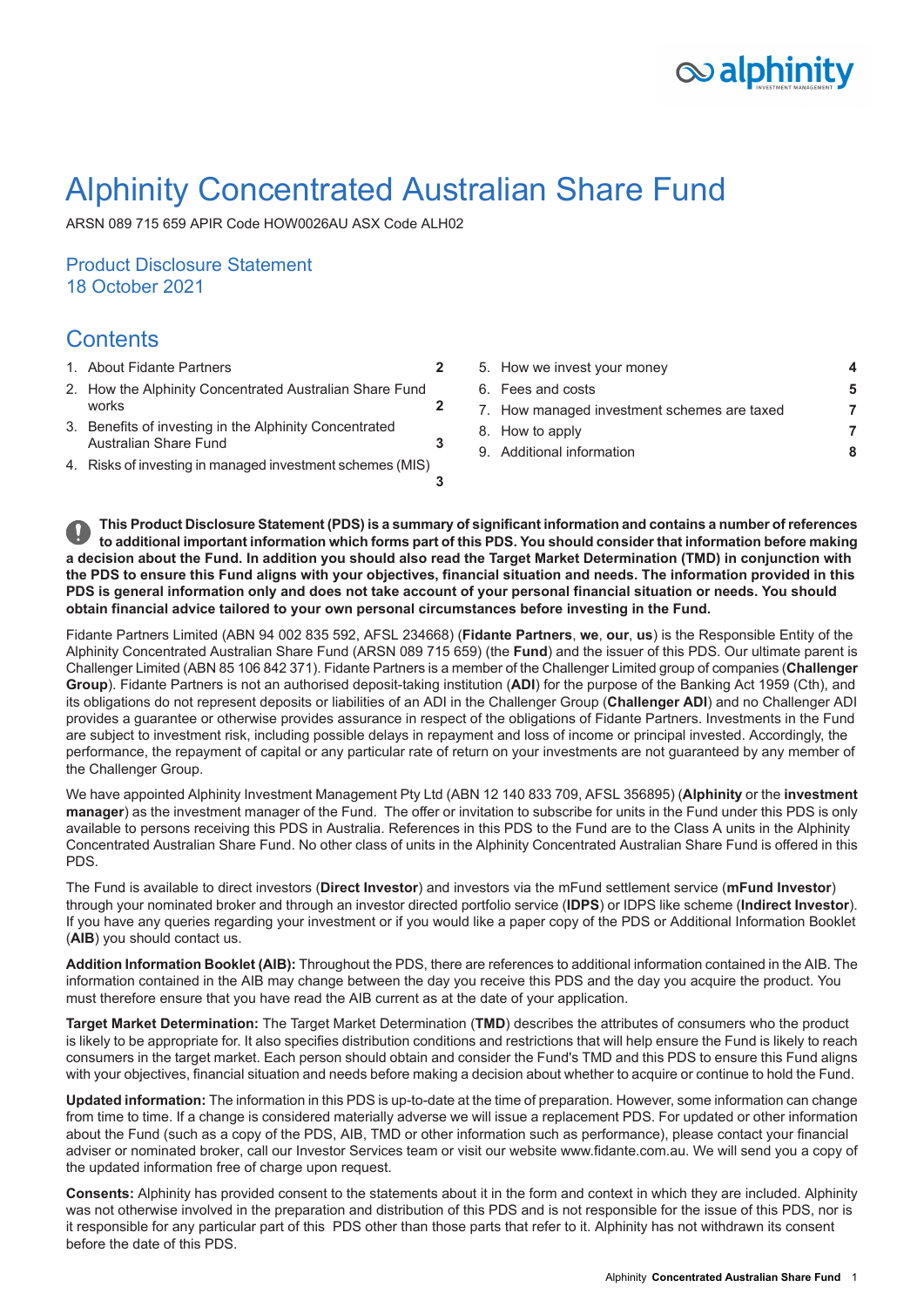# <span id="page-1-0"></span>1. About Fidante Partners

## **Fidante Partners – the Responsible Entity**

Fidante Partners is the Responsible Entity of the Fund. As Responsible Entity, we issue units in the Fund and are legally responsible to the unitholders of the Fund for its operation.

Fidante Partners forms long term alliances with talented investment teams to support and grow specialist investment management businesses. Through these strategic partnerships, we're able to provide investors with some of the world's most compelling investment strategies. We have appointed Alphinity as the investment manager of the Fund. We provide back office, marketing, distribution, administration, and compliance support services to Alphinity, allowing Alphinity the freedom to focus on investing and managing the assets of the Fund.

A related entity of Fidante Partners has a partial equity stake in Alphinity. Neither we, nor any of our related entities, nor Alphinity guarantee the repayment of your capital or the performance of your investment or any particular taxation consequences of investing.

## **Alphinity – the Investment Manager**

Alphinity is an equities investment manager established in 2010. It is majority owned by its four founding principals, who have worked together since the early 2000s.

<span id="page-1-1"></span>Alphinity aims to deliver consistent outperformance for its clients by investing in quality, undervalued companies which its research concludes are in, or about to enter, a period of earnings upgrades. Its process for identifying such companies includes a distinctive combination of fundamental analysis and quantitative inputs.

# 2. How the Alphinity Concentrated Australian Share Fund works

The Fund is a registered managed investment scheme (also known as a managed fund) that is an unlisted Australian unit trust governed by the constitution together with the Corporations Act 2001 (Cth) (**Corporations Act**) and other laws. Managed funds pool individual investors' monies which are then used to purchase assets in line with the Fund's investment objective.

Investors in the Fund are issued units in the Fund which represent their beneficial interest in the assets of the Fund, but do not give an investor an interest in any particular asset of the Fund. Certain rights are attached to these units and these rights are exercisable by the person who owns the units (referred to as **Direct Investor**, **mFund Investor**, **unitholders** throughout this PDS). For specific information on investing, please refer to '8. How to apply' in this PDS. Investors accessing the Fund through an IDPS are referred to as Indirect Investors throughout this document. Indirect Investors do not become unitholders in the Fund, nor do they acquire the rights of a unitholder.

The number of units you can purchase will depend on the amount being invested and the investment unit price calculated for the day we receive your valid application form.

#### **Investing**

You can invest in the Fund as a Direct Investor, an mFund Investor, or an Indirect Investor.

For mFund Investors the minimum initial investment amount is \$10,000. For Direct Investors the minimum initial investment amount is \$10,000; or \$1,000 when a Regular Savings Plan is established. For additional investments, the minimum one-off additional investment amount is \$1,000 and the minimum Regular Savings Plan amount is \$100 per month. We can vary or waive the minimum investment amounts at any time.

For more information on how to make an investment, refer to '8. How to apply' in this PDS. All individual or joint investors in the Fund must be at least 18 years of age and all new investors must comply with our Customer Identification Program. Please refer to 'Customer Identification Program' in the Fund's AIB available on our website.

Indirect Investors should contact their IDPS operator for application information.

## **Withdrawing**

Once invested in the Fund, you can generally withdraw your investment at any time by making a withdrawal (subject to certain requirements).

For Direct Investors and mFund Investors the minimum withdrawal amount is \$1,000. The number of units you can withdraw will depend on the amount being withdrawn and the withdrawal unit price calculated for the day we receive your withdrawal request. In some circumstances, such as when there is a freeze on withdrawals or withdrawals are spread, you may not be able to withdraw your funds within the usual period upon request. Refer to 'Withdrawal risk' in this PDS for more information.

Indirect Investors should contact their IDPS operator for withdrawal information.

#### **Unit prices**

Unit prices will vary as the market value of the Fund's assets rise and fall. Unit prices are determined in accordance with the Constitution and are usually calculated each New South Wales business day. We have a Unit Pricing Permitted Discretions Policy which sets out how we will exercise any discretion in relation to the unit pricing. You can request a copy of this policy free of charge by contacting us on 13 51 53.

### **Processing**

If your valid investment or withdrawal request is received in our Sydney office before 3:00pm Sydney time on a NSW business day (referred to as the **transaction cut-off time**), it will usually be processed using the unit price determined as at the close of business on that day. If your valid investment or withdrawal request is received after the transaction cut-off time, or on a non-business day, it will usually be processed using the applicable unit price calculated as at the close of business on the next business day. We will provide notice if we are to change the transaction cut-off time.

If you are investing through the mFund Settlement Service transaction cut off times may vary. Please contact your nominated broker for further details.

## **Frequency of distributions**

The Fund generally pays distributions quarterly; however, we do not guarantee any level of distributions and there may be periods in which reduced or no distributions are paid. Distributions will generally be paid directly to a nominated Australian financial institution or reinvested in additional units in the Fund as soon as practicable after the end of the Fund's distribution period.

## **How distributions are calculated**

Distributions you receive will generally represent your share of the distributable income of the Fund and can be made up of both income and net realised capital gains. Where more than one class is on issue, the distributable income referable to each particular class will be the proportion of distributable income properly referable to that class of units. Your share of any distribution depends on how many units you held at the end of the distribution period as a proportion of the total number of units on issue in the Fund at that time.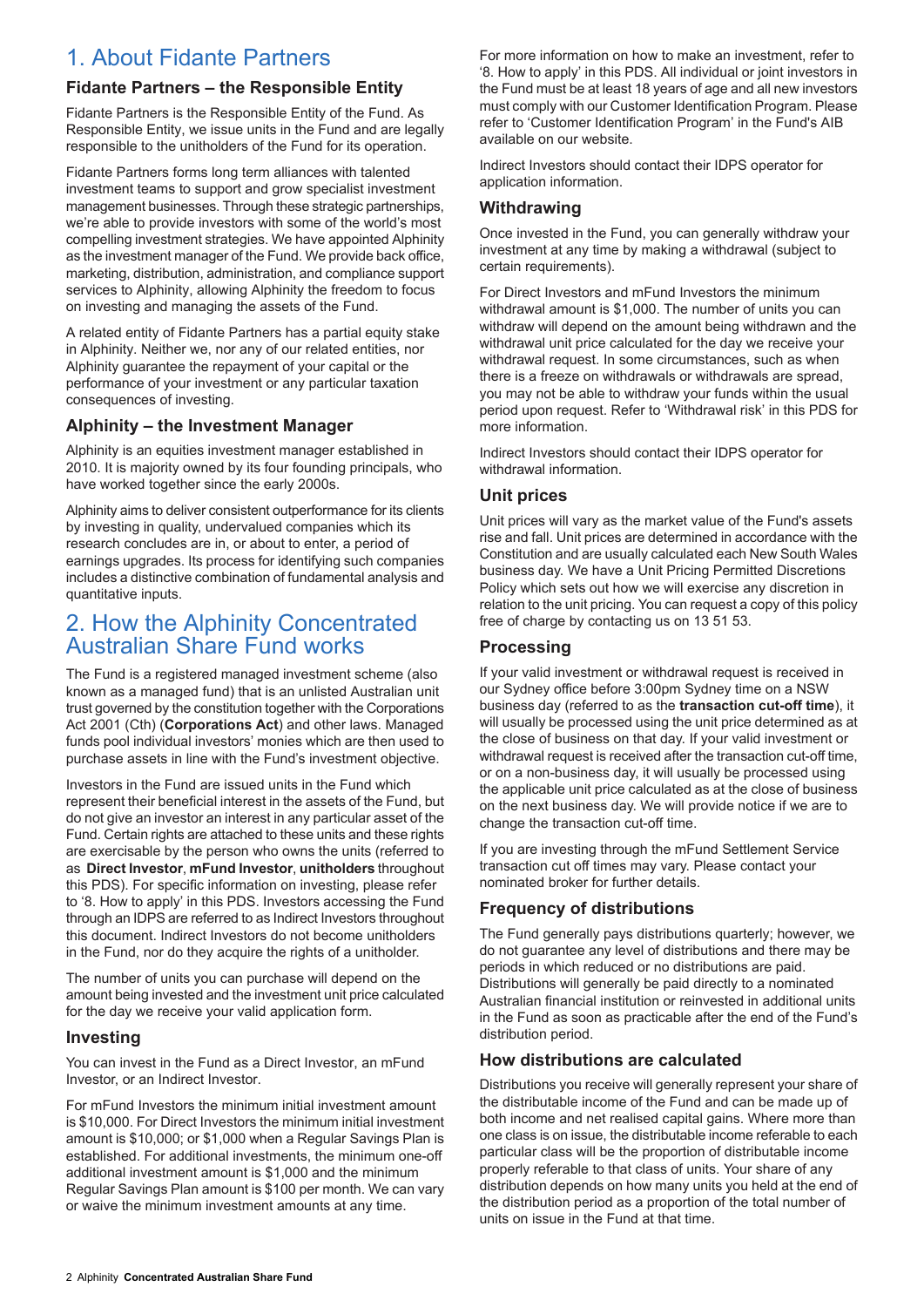In certain circumstances, some income and/or net realised capital gains may be held back until the final distribution of the distribution period (being a period of up to 12 months) at the end of June to allow for market volatility.

**You should read the important information about 'How the Fund is governed', 'Additional information about investing', 'Additional information about withdrawing', 'Additional information about transactions', 'How unit prices are calculated', and 'Additional information about distributions' in the AIB before making a decision. Go to www.fidante.com.au/ACASF\_AIB.pdf. The material relating to 'How the Fund is governed', 'Additional information about investing', 'Additional information about withdrawing', 'Additional information about transactions', 'How unit prices are calculated', and 'Additional information about distributions' may change between the time when you read this PDS and when you acquire the product.**

# <span id="page-2-0"></span>3. Benefits of investing in the Alphinity Concentrated Australian Share Fund

### **Significant features and benefits**

- **Diversification with conviction**: a well-diversified, high conviction concentrated portfolio of 20-35 best ideas derived from the broader Alphinity Investment Management process.
- **Active management**: investments are actively managed to focus on generating capital growth.
- **Experienced investment team**: access to investment professionals who specialise in Australian equities.
- **Robust investment process:** application of Alphinity's comprehensive investment approach that has proven successful across different market cycles.
- **Returns**: aims to provide consistent risk-adjusted returns across different market cycles.
- **Capital growth**: potential for capital growth through the Fund's exposure to Australian investments.

Refer to '5. How we invest your money' in this PDS for more information on the Fund's investments.

# <span id="page-2-1"></span>4. Risks of investing in managed investment schemes (MIS)

All investments carry risk. Different strategies carry different levels of risk depending on the assets that make up the strategy. Generally, assets with the potential for the highest long-term returns may also carry the highest level of risk.

When investing in an MIS, it is important to note that the value of assets in the MIS and the level of returns will vary. No return is guaranteed. Future returns may differ from past returns and investors may lose some or all of their money invested. Additionally, laws (including tax laws) that affect MIS may change in the future, which may have an adverse effect on the returns of MIS,

The level of acceptable risk will vary across investors and will depend upon a range of factors such as age, investment timeframe, where other parts of the investor's wealth is invested and the investor's level of risk tolerance.

The significant risks of investing in the Fund include:

- **Concentration risk:** A concentrated fund is generally  $\bullet$ exposed to a smaller range of assets and is therefore more sensitive to fluctuations in the value of those assets.
- **Derivative risk:** Risks associated with using derivatives may include, but are not limited to, the value of a derivative failing to move in line with that of the underlying asset and its potential illiquidity. Derivatives may also be subject to collateral risk and counterparty risk (refer to AIB).
- **Equity security risk:** The value of an equity security is affected by internal (e.g. changes in management) and external (e.g. market sentiment) factors that may impact the performance of the actual company over short or extended period of time.
- **Fund risk:** The risk that changes to the Fund such as termination, changes to fees, or changes in government policies (including investment sanctions) can have an impact on the Fund and/or its investors.
- **Liquidity risk:** The risk that the securities in which the Fund is invested, or the Fund itself, may become illiquid. This may also impact an investor's ability to withdraw from the Fund (refer to 'Withdrawal risk' in the AIB).
- **Market risk:** The possibility for an investor to experience losses due to factors that affect the overall performance of the financial markets outside the control of the Fund.

**You should read the important information about 'Additional information about significant risks' in the AIB before making a decision about the Fund. Go to www.fidante.com.au/ACASF\_AIB.pdf. The material relating to 'Additional information about significant risks' may change between the time when you read this PDS and when you acquire units in the Fund.**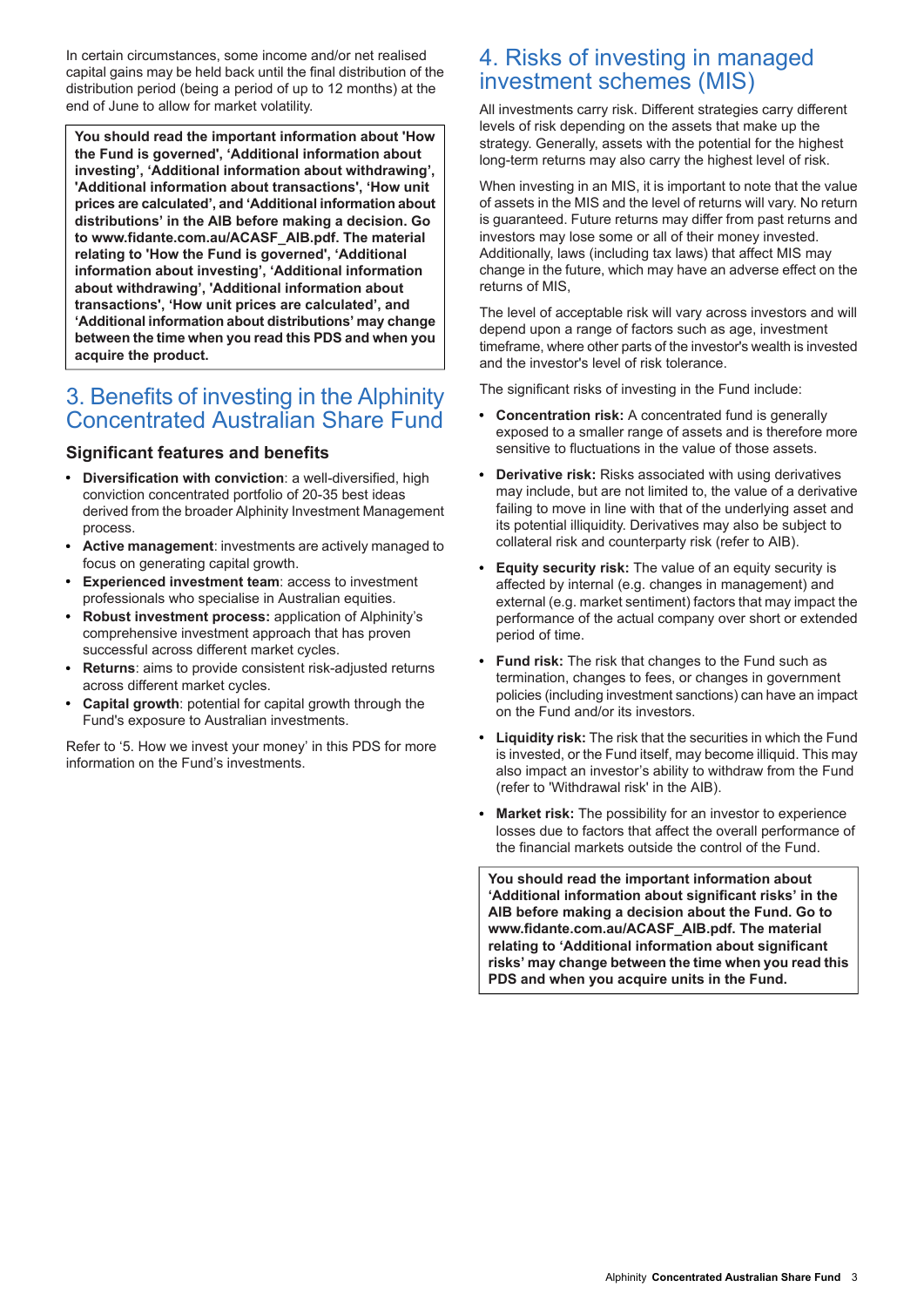# <span id="page-3-0"></span>5. How we invest your money

When choosing what to invest in, you should consider the likely investment return of the Fund, the risks associated **with investing in the Fund, and your own personal objectives, risk preference and investment time frame.**

| Investment return<br>objective                           | The Fund aims to outperform its benchmark after costs and over rolling five-year periods.                                                                                                                                                                                                                                                                                                                                                                                                                                                                                                                 |        |                |                                                                                                                                                                                                                                                                                                                                                                                                                                                                                                                                               |  |
|----------------------------------------------------------|-----------------------------------------------------------------------------------------------------------------------------------------------------------------------------------------------------------------------------------------------------------------------------------------------------------------------------------------------------------------------------------------------------------------------------------------------------------------------------------------------------------------------------------------------------------------------------------------------------------|--------|----------------|-----------------------------------------------------------------------------------------------------------------------------------------------------------------------------------------------------------------------------------------------------------------------------------------------------------------------------------------------------------------------------------------------------------------------------------------------------------------------------------------------------------------------------------------------|--|
| <b>Minimum suggested</b><br>investment timeframe         | At least five years                                                                                                                                                                                                                                                                                                                                                                                                                                                                                                                                                                                       |        |                |                                                                                                                                                                                                                                                                                                                                                                                                                                                                                                                                               |  |
| <b>Benchmark</b>                                         | S&P/ASX 200 Accumulation Index                                                                                                                                                                                                                                                                                                                                                                                                                                                                                                                                                                            |        |                |                                                                                                                                                                                                                                                                                                                                                                                                                                                                                                                                               |  |
| <b>Risk level</b>                                        | Lower risk<br>Typically, lower rewards                                                                                                                                                                                                                                                                                                                                                                                                                                                                                                                                                                    |        |                | <b>Higher risk</b><br>Typically, higher rewards                                                                                                                                                                                                                                                                                                                                                                                                                                                                                               |  |
|                                                          | 2                                                                                                                                                                                                                                                                                                                                                                                                                                                                                                                                                                                                         | 3<br>4 | 5 <sub>5</sub> | $6\phantom{a}$                                                                                                                                                                                                                                                                                                                                                                                                                                                                                                                                |  |
|                                                          | the Fund's risk.                                                                                                                                                                                                                                                                                                                                                                                                                                                                                                                                                                                          |        |                | Refer to 'Additional information about the Fund's investments' in the AIB for further information about                                                                                                                                                                                                                                                                                                                                                                                                                                       |  |
| <b>Description of the</b><br><b>Fund</b>                 | The Fund is managed by Alphinity. It builds a high conviction concentrated portfolio of Australian stocks<br>listed on the Australian Securities Exchange (ASX) that is also well diversified across different industries<br>and sectors. It aims to meet the Fund's investment objectives in a risk-controlled manner.                                                                                                                                                                                                                                                                                   |        |                |                                                                                                                                                                                                                                                                                                                                                                                                                                                                                                                                               |  |
|                                                          | The Fund is intended to be suitable for investors who are happy to invest for at least five years, are<br>seeking high levels of return and are comfortable with high volatility, including the possibility of periods<br>of negative returns. To help you understand the following information relating to the Fund's investments,<br>definitions of the important investment terms are provided in the AIB available on our website.                                                                                                                                                                    |        |                |                                                                                                                                                                                                                                                                                                                                                                                                                                                                                                                                               |  |
|                                                          | Investment approach                                                                                                                                                                                                                                                                                                                                                                                                                                                                                                                                                                                       |        |                |                                                                                                                                                                                                                                                                                                                                                                                                                                                                                                                                               |  |
|                                                          |                                                                                                                                                                                                                                                                                                                                                                                                                                                                                                                                                                                                           |        |                | Alphinity is an active, core Australian equities manager that believes a company's earnings ultimately<br>will drive its share price over time. Alphinity believe the market is typically inefficient at accurately<br>pricing future consequences of new information that will affect company earnings, therefore clearly<br>identifiable characteristics exist for companies whose earnings ability is likely to be under (or over)<br>estimated by the market, allowing an investor to exploit this inefficiency to create outperformance. |  |
|                                                          |                                                                                                                                                                                                                                                                                                                                                                                                                                                                                                                                                                                                           |        |                | Alphinity's investment approach is based on a combination of strong fundamental bottom-up research<br>and targeted quantitative inputs aimed specifically at identifying mispriced companies likely to deliver<br>earnings in excess of those expected by the market. The combined output of this fundamental and<br>quantitative research is brought together in Alphinity's proprietary Composite Research Model (CRM).                                                                                                                     |  |
|                                                          | The CRM is used throughout the investment process and enables the investment team to objectively<br>compare companies across, as well as within, sectors in addition to identifying research priorities,<br>providing both 'buy' and 'sell' signals and helping to construct portfolios that aim to offer a high level<br>of return for a given level of risk.                                                                                                                                                                                                                                            |        |                |                                                                                                                                                                                                                                                                                                                                                                                                                                                                                                                                               |  |
|                                                          | Alphinity uses a number of tools to design a high conviction concentrated fund. Shares are selected<br>through the investment process outlined above and that score towards the top of the CRM.<br>Investment universe and portfolio construction                                                                                                                                                                                                                                                                                                                                                         |        |                |                                                                                                                                                                                                                                                                                                                                                                                                                                                                                                                                               |  |
|                                                          |                                                                                                                                                                                                                                                                                                                                                                                                                                                                                                                                                                                                           |        |                |                                                                                                                                                                                                                                                                                                                                                                                                                                                                                                                                               |  |
|                                                          | The investment universe is comprised of Australian stocks listed on the ASX. The final portfolio will<br>be made up of between 20 and 35 stocks depending on their CRM score and the fundamental analysis<br>by the investment team. Portfolio construction guidelines limit the Fund's exposure to any one company<br>or sector.                                                                                                                                                                                                                                                                         |        |                |                                                                                                                                                                                                                                                                                                                                                                                                                                                                                                                                               |  |
|                                                          | The Fund can invest in listed equity securities, chess depository interests or hybrid equity securities<br>such as convertible notes, redeemable preference shares, partly paid shares and unlisted securities<br>provided these are expected to list within 6 months of purchase. It can also enter into underwriting<br>agreements relating to shares able to be held by the Fund provided there are sufficient liquid assets<br>in the Fund to cover such obligations. Alphinity does not intend to gear the Fund through the use of<br>derivatives or short sell. The Fund aims to be fully invested. |        |                |                                                                                                                                                                                                                                                                                                                                                                                                                                                                                                                                               |  |
| <b>Strategic asset</b><br>allocation ranges <sup>1</sup> | <b>Asset class</b>                                                                                                                                                                                                                                                                                                                                                                                                                                                                                                                                                                                        |        | Min $(%)$      | Max(%)                                                                                                                                                                                                                                                                                                                                                                                                                                                                                                                                        |  |
|                                                          | <b>Securities</b>                                                                                                                                                                                                                                                                                                                                                                                                                                                                                                                                                                                         |        | 85             | 100                                                                                                                                                                                                                                                                                                                                                                                                                                                                                                                                           |  |
|                                                          | Cash                                                                                                                                                                                                                                                                                                                                                                                                                                                                                                                                                                                                      |        | $\mathbf 0$    | 15                                                                                                                                                                                                                                                                                                                                                                                                                                                                                                                                            |  |
|                                                          |                                                                                                                                                                                                                                                                                                                                                                                                                                                                                                                                                                                                           |        |                | These are asset allocation ranges for the Fund. If market movements, investments into or withdrawals from the Fund, or changes<br>in the nature of an investment, cause the Fund to move outside these ranges, or a limit set out in this PDS, this will be addressed                                                                                                                                                                                                                                                                         |  |

by us or Alphinity as soon as reasonably practicable.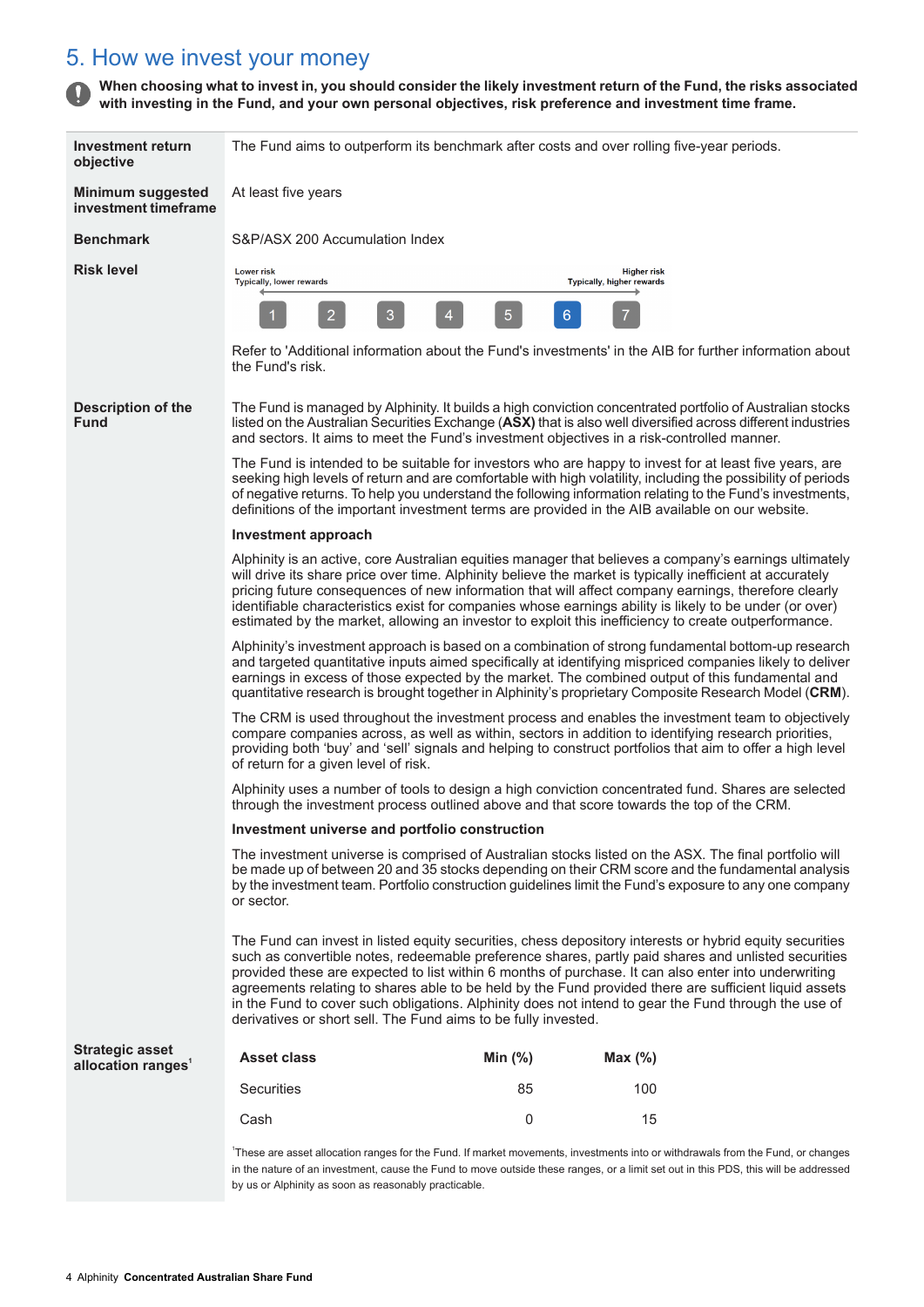**Labour standards or environmental, social or ethical (ESG) considerations**

While Alphinity takes into account labour standards and environmental, social and ethical considerations when selecting, retaining or realising underlying investments, it does not adhere to any particular set of standards. Alphinity will consider general factors such as, but not limited to, labour relations, potential environment impacts and whether a company has a clearly defined code of conduct and ethics policies. Alphinity's considerations of these factors is detailed further in the AIB..

**Changes to investment policy**

The Constitution permits a wide range of investments and gives us, as Responsible Entity, broad investment powers. We may change the investment manager and/or vary the investment objectives, strategies, benchmarks, asset allocation ranges and processes of the Fund. We will give unitholders written notice of any material variation which we believe they would not have reasonably expected.

**You should read the important information about 'Additional information about the Fund's investments' in the AIB before making a decision. Go to www.fidante.com.au/ACASF\_AIB.pdf. The material relating to 'Additional information** about the Fund's investments' may change between the time when you read this PDS and when you acquire the **product.**

# <span id="page-4-0"></span>6. Fees and costs

#### **DID YOU KNOW?**

Small differences in both investment performance and fees and costs can have a substantial impact on your long term returns. For example, total annual fees and costs of 2% of your account balance rather than 1% could reduce your final return by up to 20% over a 30 year period (for example, reduce it from \$100,000 to \$80,000). You should consider whether features such as superior investment performance or the provision of better member services justify higher fees and **costs. You may be able to negotiate to pay lower fees. Ask the fund or your financial adviser.**

#### **TO FIND OUT MORE**

If you would like to find out more, or see the impact of the fees based on your own circumstances, the **Australian Securities and Investments Commission** (**ASIC**) Moneysmart website ([www.moneysmart.gov.au\)](http://www.moneysmart.gov.au) has a managed funds fee calculator to help you check out different fee options.

#### **Fees and other costs**

This section shows fees and other costs that you may be charged. The information in this summary can be used to compare costs between different simple managed investment schemes. These fees and costs may be paid directly from your account or deducted from the returns on your investment. Taxes are set out in another part of this document. You should read all the information about fees and costs because it is important to understand their impact on your investment.

#### **Fees and costs summary**

| Alphinity Concentrated Australian Share Fund                                                                                  |                                                                                                                                                            |                                                                                                                                                                                                                                                                      |  |  |
|-------------------------------------------------------------------------------------------------------------------------------|------------------------------------------------------------------------------------------------------------------------------------------------------------|----------------------------------------------------------------------------------------------------------------------------------------------------------------------------------------------------------------------------------------------------------------------|--|--|
| Type of fee or cost                                                                                                           | Amount $^7$                                                                                                                                                | How and when paid                                                                                                                                                                                                                                                    |  |  |
| <b>Ongoing annual fees and costs</b>                                                                                          |                                                                                                                                                            |                                                                                                                                                                                                                                                                      |  |  |
| Management fees and<br>costs <sup>1,2,3,4</sup>                                                                               | The management fees and<br>costs of the Fund                                                                                                               | The amount quoted is made up of the following three components:                                                                                                                                                                                                      |  |  |
| The fees and costs for<br>managing your investment                                                                            | are 0.80% p.a. of the net<br>asset value of the Fund                                                                                                       | Management fees, which are calculated and accrued daily and paid<br>monthly in arrears from the Fund's assets on or around the last<br>business day of the month.                                                                                                    |  |  |
|                                                                                                                               |                                                                                                                                                            | Indirect costs (if any), which are deducted from the Fund's assets,<br>accrued daily in the net asset value, and then paid as and when due.                                                                                                                          |  |  |
|                                                                                                                               |                                                                                                                                                            | Recoverable expenses which may be abnormal operating expenses<br>(if any) that, if changed, will be deducted from the Fund's assets, and<br>paid as incurred; and/or normal operating expenses and investment<br>expenses, which are paid out of the management fee. |  |  |
| Performance fees <sup>5</sup><br>Amounts deducted from<br>your investment in relation<br>to the performance of the<br>product | We estimate that the<br>performance fee of the Fund<br>will be 0.20% p.a. of the net<br>asset value of the Fund.                                           | The performance fee is deducted from the Fund's assets and paid<br>quarterly. It is calculated according to the Fund's particular<br>methodology.                                                                                                                    |  |  |
| Transaction Costs <sup>6</sup><br>The costs incurred by the<br>scheme when buying or<br>selling assets                        | The net transaction<br>costs incurred by the Fund for<br>the last financial year were<br>approximately 0.00% p.a. of<br>the net asset value of the<br>Fund | Transaction costs are deducted from the assets of the Fund as and<br>when they are incurred (where not otherwise recovered through the<br>buy/sell spread).                                                                                                          |  |  |
| Member activity related fees and costs (fees for services or when your money moves in or out of the scheme)                   |                                                                                                                                                            |                                                                                                                                                                                                                                                                      |  |  |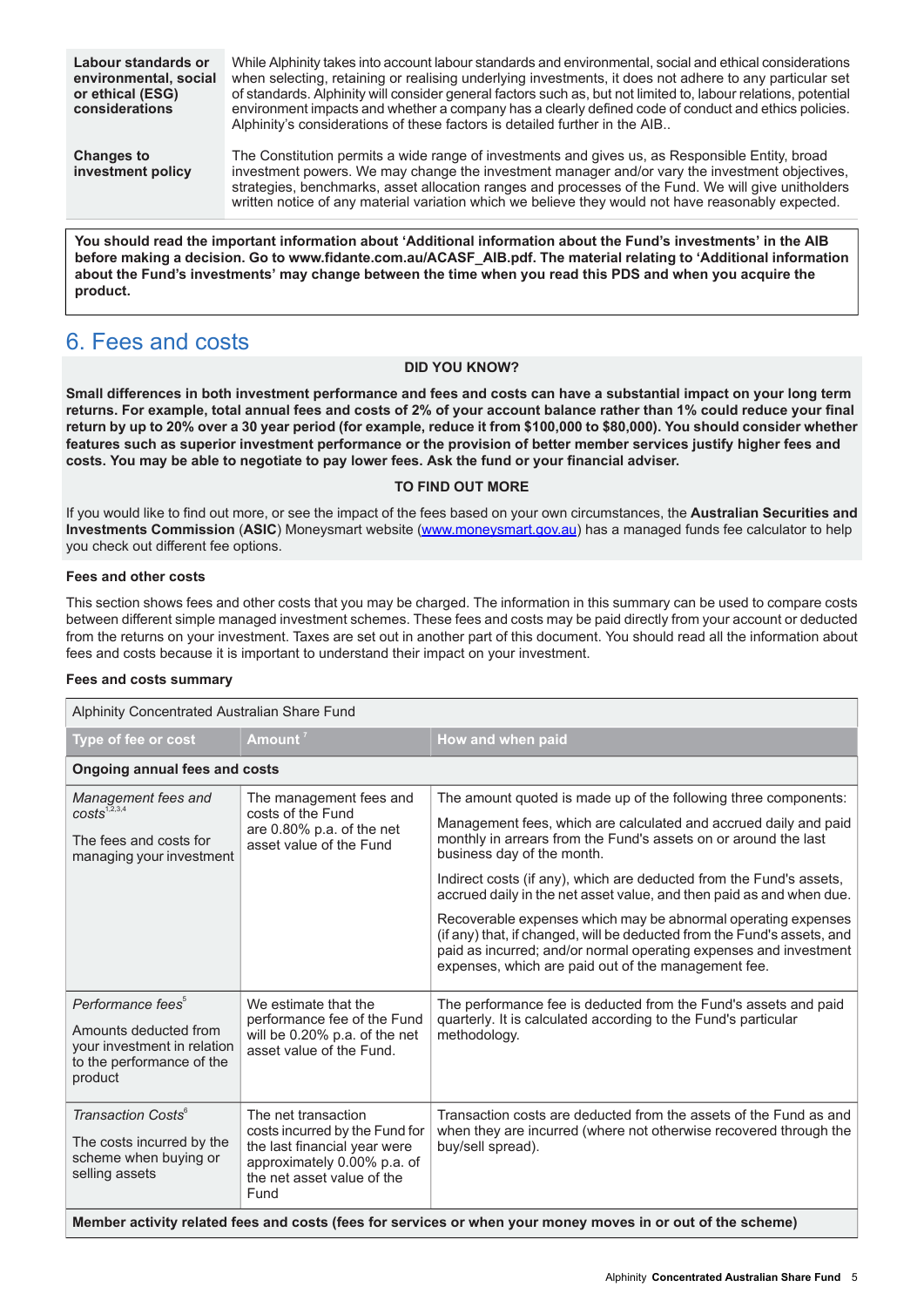| Establishment fee                                                                                             | Not applicable                     | Not applicable                                                                     |  |
|---------------------------------------------------------------------------------------------------------------|------------------------------------|------------------------------------------------------------------------------------|--|
| The fee to open your<br>investment                                                                            |                                    |                                                                                    |  |
| Contribution fee                                                                                              | Nil                                | Not applicable                                                                     |  |
| The fee on each amount<br>contributed to your<br>investment                                                   |                                    |                                                                                    |  |
| Buy-sell spread                                                                                               | +0.20%/-0.20% of the               | Charged at time of transaction and paid into the Fund when you                     |  |
| An amount deducted from<br>your investment<br>representing costs incurred<br>in transactions by the<br>scheme | investment or withdrawal<br>amount | invest in or withdraw from the Fund. The spread is reflected in the<br>unit price. |  |
| Withdrawal fee                                                                                                | Not applicable                     | Not applicable                                                                     |  |
| The fee on each amount<br>you take out of your<br>investment                                                  |                                    |                                                                                    |  |
| Exit fee                                                                                                      | Not applicable                     | Not applicable                                                                     |  |
| The fee to close your<br>investment                                                                           |                                    |                                                                                    |  |
| Switching fee                                                                                                 | Nil                                | Not applicable                                                                     |  |
| The fee for changing your<br>investment options                                                               |                                    |                                                                                    |  |

1. Unless otherwise stated, all fees and costs are quoted gross of income tax and any Goods and Services Tax (**GST**) and reduced by any input tax credits (**ITC**s) or reduced input tax credits (**RITC**s) as applicable. Where available, the prescribed RITC rate is currently 55% or 75%, depending on the nature of the fee or cost incurred. Due to the impact of GST, ITC and RITC calculations, actual fees may vary slightly from those stated and may be rounded to two decimal places.

- 2. For certain wholesale clients (as defined in the Corporations Act) we may, at our discretion, negotiate, rebate or waive all or part of our fees. Please refer to 'Can fees be different for different investors?' under the heading 'Additional explanation of fees and costs' in the AIB for more information.
- 3. All estimates of fees and costs in this section are based on information available as at the date of this PDS and reflect the Responsible Entity's reasonable estimates of the typical fees for the current financial year. The costs component of management fees and costs reflect the actual amount incurred for last financial year and the Responsible Entity's reasonable estimates where information was not available as at the date of this PDS (adjusted to reflect a 12-month period). All figures have been rounded to two decimal places. Please refer to Management fees and costs' under the heading 'Additional explanation of fees and costs' in the AIB for more information on management fees and costs.
- 4. Please refer to 'Other payments' under the heading 'Additional explanation of fees and costs' in the AIB for more information on costs that may be payable.
- 5. The reasonable estimate of the performance fee is based on the average of the actual performance fees paid for the Fund over the previous 5 financial year(s). Past performance is not a reliable indicator of future performance and the Fund's actual performance fee will be based on the Fund's performance over the relevant period. Please refer to 'Performance fees' under the heading 'Additional explanation of fees and costs' in the AIB for more information on performance fees.
- 6. Transaction costs are the costs associated with the buying and selling of the Fund's assets. These costs include brokerage, settlement costs, clearing costs, stamp duty and other government taxes or charges and include the transactional and operational costs incurred by the underlying assets. Transaction costs are recovered from the assets of the Fund as and when they are incurred. The amount quoted reflects the transaction costs not recovered by the buy/sell spread for the last financial year (adjusted to reflect a 12-month period), including our reasonable estimates where information about actual costs was unavailable at the date of this PDS.
- 7. 'Nil' means there is an entitlement under the constitution but we have elected not to charge it. 'Not applicable' means there is no entitlement for us to charge this fee

## **Example of annual fees and costs for the Fund**

This table gives an example of how the ongoing annual fees and costs in the Fund can affect your investment over a 1-year period. You should use this table to compare this product with products offered by other managed investment schemes.

| <b>EXAMPLE - Alphinity</b><br><b>Concentrated Australian</b><br><b>Share Fund</b> |                                                  | <b>BALANCE OF \$50,000 WITH A CONTRIBUTION OF \$5,000 DURING YEAR</b>                                                       |
|-----------------------------------------------------------------------------------|--------------------------------------------------|-----------------------------------------------------------------------------------------------------------------------------|
| <b>Contribution Fees</b>                                                          | Nil                                              | For every additional \$5,000 you put in, you will be charged \$0                                                            |
| <b>Plus</b> Management fees<br>and costs                                          | 0.80% p.a. of the net asset<br>value of the Fund | And, for every \$50,000 you have in the Fund, you will be charged or<br>have deducted from your investment \$400 each year. |
| <b>PLUS</b> Performance fees                                                      | 0.20% p.a. of the net asset<br>value of the Fund | And, you will be charged or have deducted from your investment \$100<br>in performance fees each year.                      |
| <b>PLUS</b> Transaction costs                                                     | 0.00% p.a. of the net asset<br>value of the Fund | And, you will be charged or have deducted from your investment \$0<br>in transaction costs.                                 |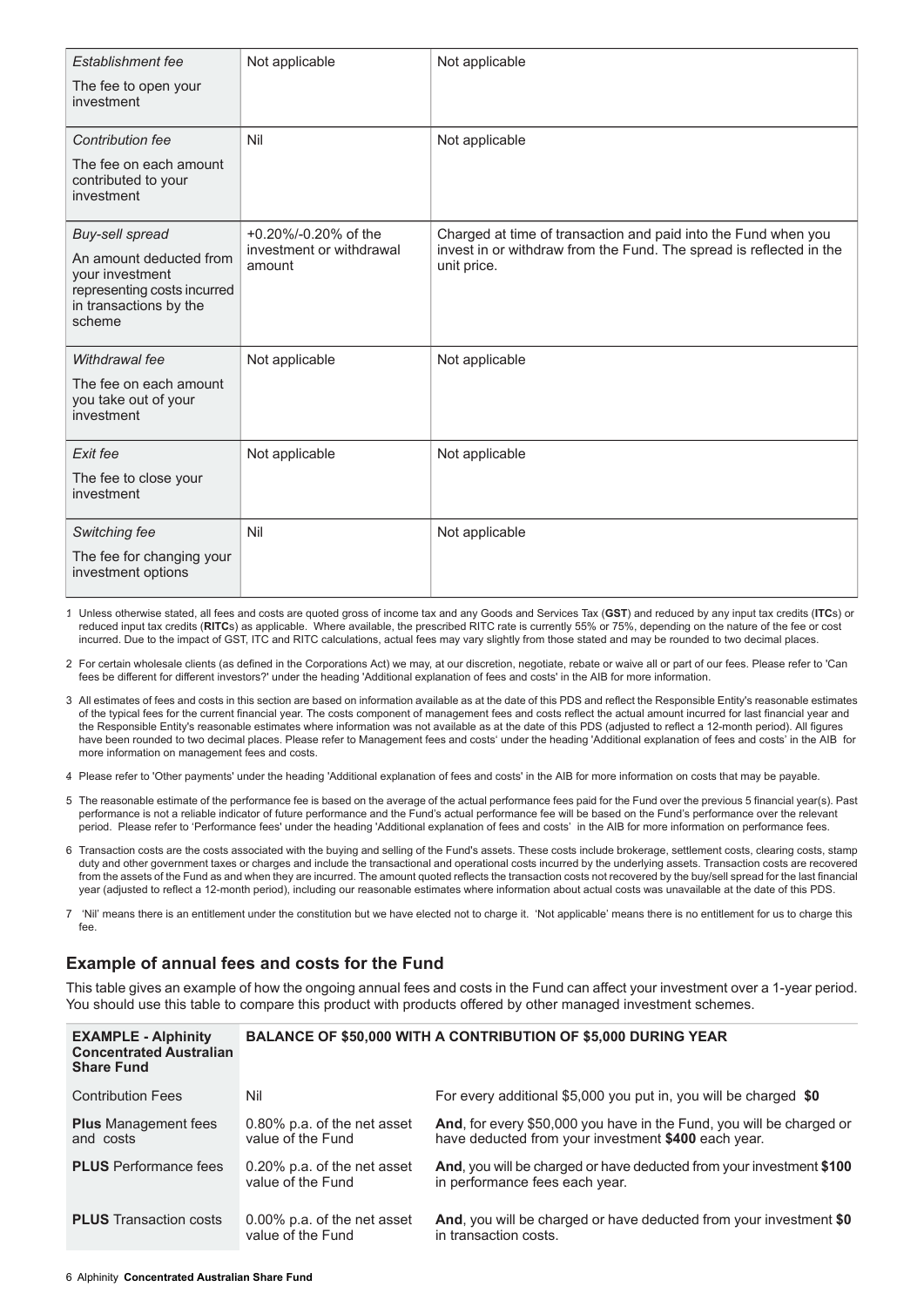If you had an investment of \$50,000 at the beginning of the year and you put in an additional \$5,000 during that year, you would be charged fees of and costs of: **\$500**

**What it costs you will depend on the investment option you choose and the fees you negotiate.**

This example assumes that the \$5,000 contribution is made at the end of the year and the value of the investment is otherwise consistent, therefore the management fees and costs associated above are calculated using the \$50,000 balance only. Please note that this is just an example. In practice, actual investment balances will vary daily and the actual fees and expenses we charge are based on the value of the Fund, which also fluctuates daily. Additional fees may apply, Please note that this example does not capture all the fees and costs that may apply to you such as the buy/sell spread. For a detailed explanation about all of the fees and costs that apply see the fees and costs summary above.

### **Calculator**

There is a calculator provided by ASIC on its Moneysmart website (www.moneysmart.gov.au) that you can use to calculate the effect of fees and costs on your balance.

#### **Additional explanation of fees and costs**

Please refer to the 'Fees and other costs' section in the AIB for further explanations of the fees and costs of the Fund.

**Additional fees may be paid to a financial adviser if one is consulted or broker if accessing the Fund through mFund. You should refer to the financial adviser's statement of advice or broker's Financial Services Guide which provides details of the fees payable.**

#### **Can the fees change?**

All fees can change. Reasons for this might include changing economic conditions and changes in regulation. We will give unitholders 30 days' written notice of any proposed increase in fees. We cannot charge more than the Constitution allows. If we wish to raise fees above the amount allowed for in the Constitution, we would first need to obtain the approval of unitholders. We also reserve the right to waive or reduce any of the fees and costs described in this PDS without prior notice.

<span id="page-6-0"></span>**You should read the important information about 'Fees and costs' in the AIB before making a decision about this product. Go to www.fidante.com.au/ACASF\_AIB.pdf. The material relating to 'Fees and costs' may change between the time when you read this PDS and when you acquire the product.**

# 7. How managed investment schemes are taxed

**Investing in a registered managed investment scheme is likely to have tax and/or social security consequences and you are strongly advised to seek professional tax advice.**

The Responsible Entity has elected for the Fund to be an Attribution Managed Investment Trust (**AMIT**). It is intended that all determined trust components (i.e. assessable income, exempt income and non-assessable non-exempt income) will be attributed to members each year so that the Fund itself is not subject to tax. As an investor you will be assessed for tax on your attributed share of the Fund's taxable income, including any net capital gains. The Fund does not pay tax on behalf of Australian investors. Fidante Partners is not a registered tax (financial) adviser and is not licensed or authorised to provide tax advice. We strongly advise that you obtain your own professional advice regarding your position, as tax and social security laws are complex and subject to change, and investors' individual circumstances vary.

**You should read the important information about 'Taxation considerations' in the AIB before making a decision. Go to www.fidante.com.au/ACASF\_AIB.pdf. The material relating to 'Taxation considerations' may change between the time when you read this PDS and when you acquire the product.**

# <span id="page-6-1"></span>8. How to apply

You can invest in the Fund as a Direct Investor, an mFund Investor, or an Indirect Investor.

#### **Direct Investors**

The following applies to Direct Investors investing through Fidante Partners. To make your initial investment:

- read this PDS, the AIB and the Fund's TMD on our website;
- complete and sign the relevant application form available on our website, and include all required customer identity verification documents; and
- post all documentation to:

Fidante Partners Reply Paid 86049 Sydney NSW 2001 (No stamp required).

#### **mFund Investors**

To make your initial investment through the mFund:

- read this PDS, the AIB and the Fund's TMD available on both our website and at www.mFund.com.au;
- place a 'buy order' for units in the Fund through your nominated broker with whom you have a broker sponsorship agreement; you will have to advise your broker that you agree to use mFund and have read the PDS; and
- your broker will process your order using the mFund. Your payment will come out of your relevant broking account.

#### **Indirect Investors**

If you are an Indirect Investor, you must complete the documentation which your IDPS operator requires.

#### **All investors**

Under the Constitution we can accept or reject applications for investment units into the Fund at any time and are not required to give any reason or grounds for such a refusal. To address money laundering and terrorism risks, verification of each investor's identity is a prerequisite for all new investors. If we do not receive all valid documents with your relevant application form we may not be able to commence your investment or may not process any future withdrawal requests until we receive the required documents.

#### **Cooling-off rights**

If you are a retail investor as defined in the Corporations Act you may have a cooling-off right whereby you can change your mind about your investment in the Fund and ask for your money to be repaid. This cooling-off right must be exercised within 14 days from the earlier of: